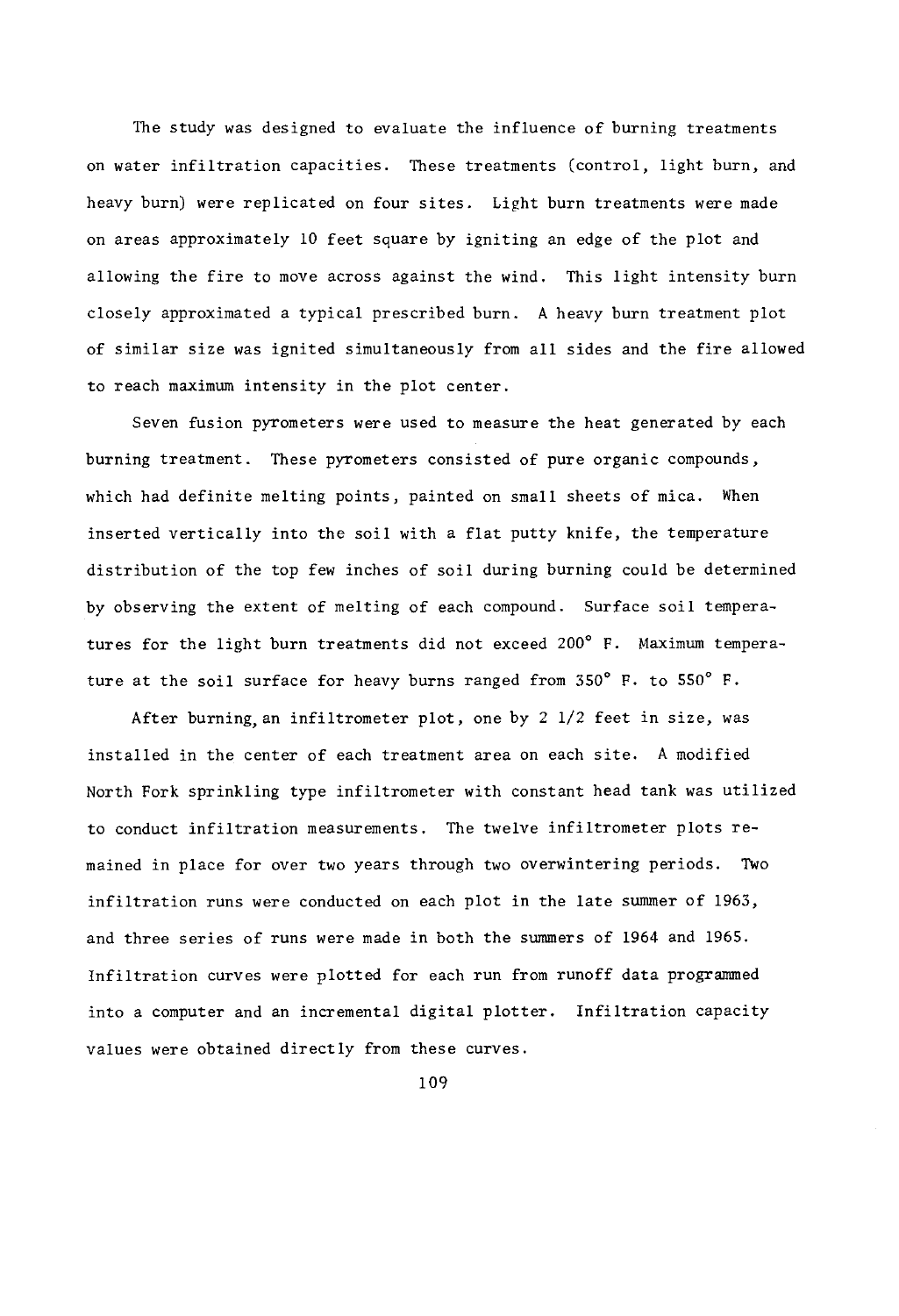Results showed light and heavy burns produced highly significant decreases in infiltration capacities immediately following burning. However, no statistically significant differences due to burning were detected between heavy burn and light burn treatments and controls during the second and third summers.

The restoration of infiltration capacities to nearly normal conditions after an overwintering period can be attributed to freezing and thawing conditions. It was noted in the early spring of 1964 and again in 1965 that the soils on the study area were more loosely textured and porous indicating the effects of frost action. Minimum temperatures during the winter months in this area are sufficiently low to cause freezing and thawing.

Increases in soil pH, carbon, and total nitrogen percentages for the surface two inches of soil were detected immediately following both light and heavy burning treatments. A slight increase in cation exchange capacity was also noted. These increases were still evident two years after treatment but to a lesser extent.

A significant increase in soil bulk density was obtained following heavy burning treatment but not following light burning. This increase, however, was not detected after the first overwintering period. Surface temperatures indicated that the heat generated by the heavy burn treatment was adequate to consume the organic material incorporated in the surface few millimeters of soil. This removal of organic material probably caused a breakdown in soil structure resulting in a more compacted surface soil. Consequently, bulk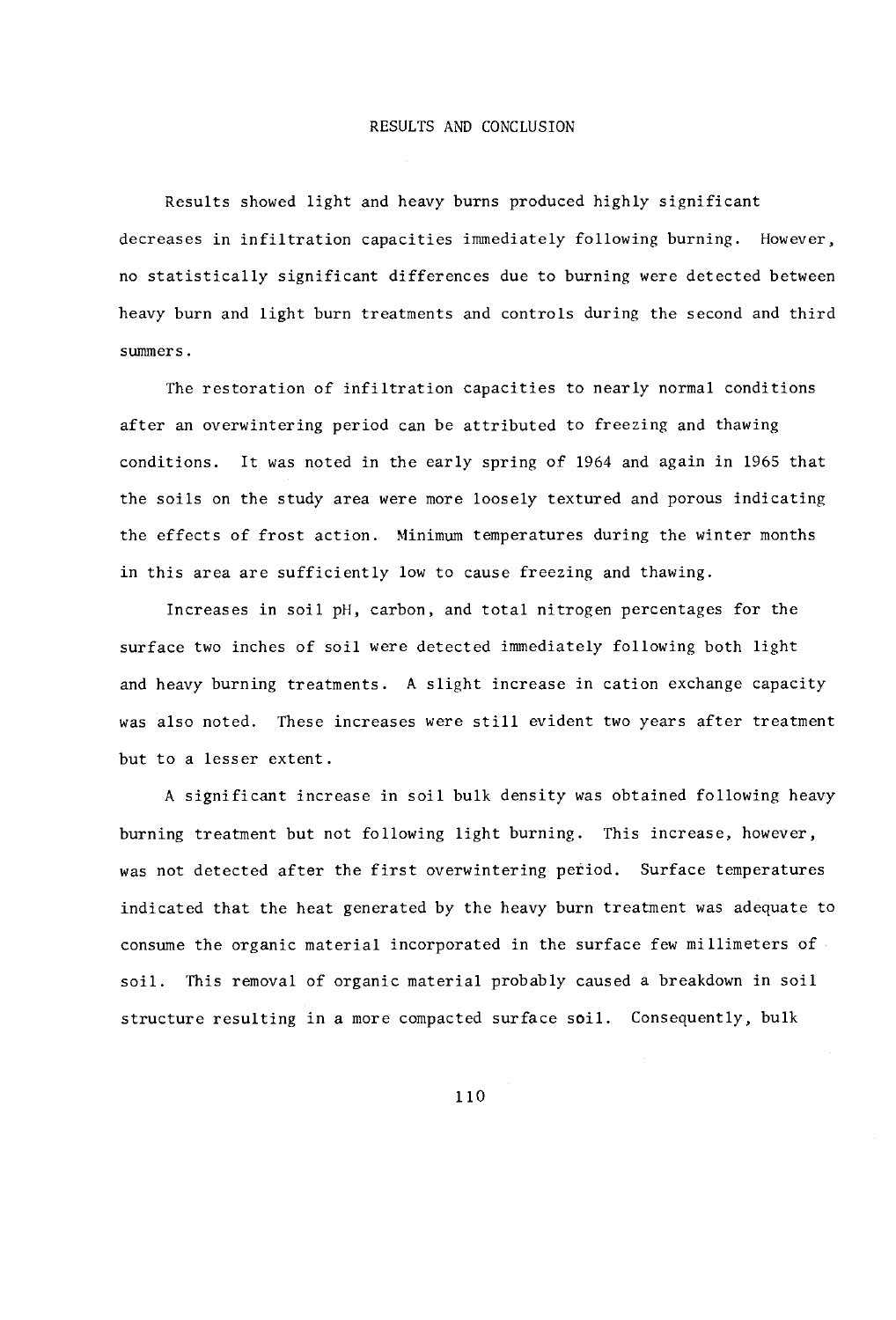density samples of the surface one inch of soil would actually include more mineral soil, resulting in a higher bulk density value.

Late fall prescribed burning programs conducted on the Fort Apache Indian Reservation, when followed by an overwintering period with freezing and thawing conditions, therefore, seem to have little or no detrimental effect on infiltration rates.

Another interesting facet of water infiltration into Arizona forest soils was detected during the analyses of study data. Examination of the 96 infiltration curves plotted from the field data showed that 74 had a prominent depression approximately 5 to 15 minutes after the start of water application. This indicated that the infiltration rate reached a minimum value and then increased before a constant capacity was maintained.

The best explanation for this dip in the infiltration curve is soil non -wettability, sometimes known as a water -repellent or hydrophobic soil condition. It has been commonly observed that extremely dry surface soils will temporarily resist wetting at the start of rainfall but will transmit water normally after being moistened. This initial resistance to wetting may be caused by the formation of impenetrable air films at the water-soil interface (Krammes and DeBano, 1965).

Water-repellent soils have received increasing attention in recent years, particularly since they seem to be much more widespread than originally suspected. These soils may have widespread implications for watershed management. They can be a serious problem on steep slopes, where they reduce infiltration of rainwater and cause erosion. But they may also be an asset, for example, in arid regions, where soils might be artifically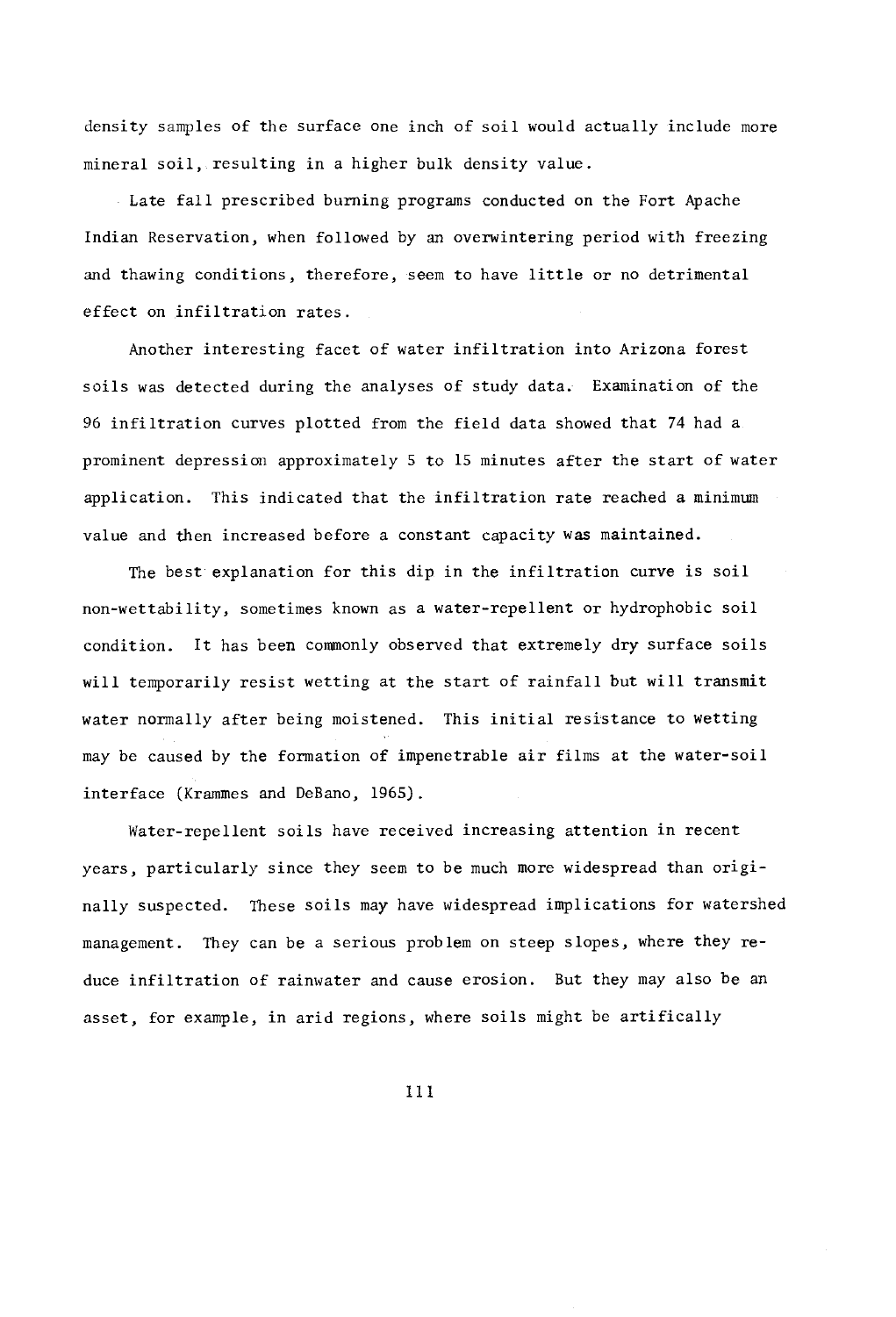waterproofed to obtain more water (DeBano, 1969).

The identity of hydrophobic substances in soils responsible for water repellancy have not been established conclusively. It is suspected that oils and resins from organic plant remains may play an important role. The coniferous litter cover and acidic surface soil found in the study area could promote such a condition. Some research has also been published indicating that fire may accentuate a hydrophobic soil condition.

During the past two summers infiltration determinations have been made on ponderosa pine soils near Flagstaff and in the Santa Catalina Mountains northeast of Tucson. Preliminary results show the presence of a dip in the infiltration curves for these two locations which strongly indicates a water repellent -soil condition. Additional field infiltration studies are planned to investigate further the hydrologic importance of this phenomenon.

DeBano, Leonard F. 1969. Water repellent soils: a worldwide concern in management of soil and vegetation. Agric. Sci. Rev. 7(2): 11-18.

Krammes, J.S., and L. F. DeBano. 1965. Soil wettability: a neglected factor in watershed management. Water Resources Res. 1(2): 283-286.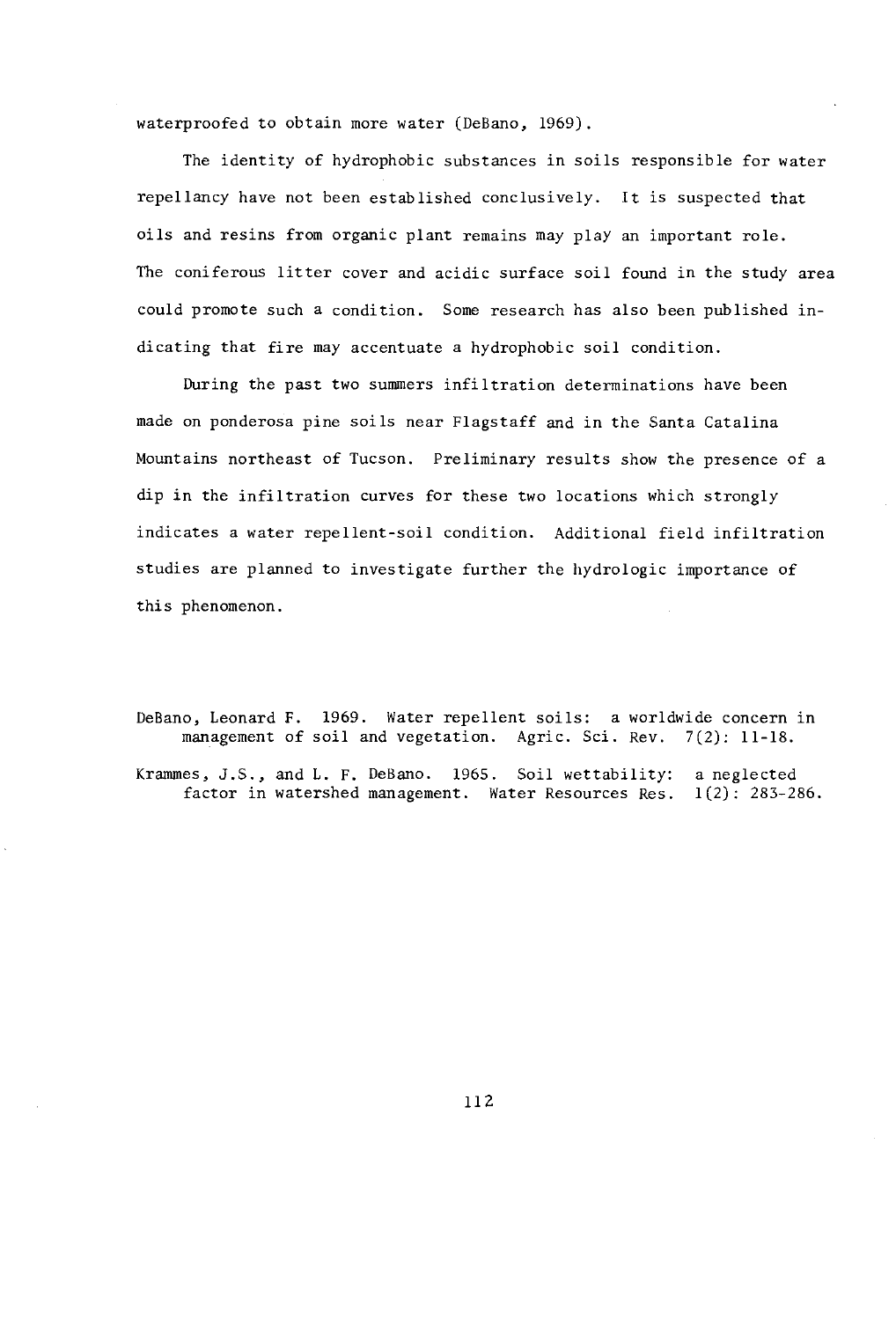### THE USE OF A REALISTIC RAINFALL SIMULATOR TO DETERMINE RELATIVE INFILTRATION RATES OF CONTRIBUTING WATERSHEDS TO THE LOWER GILA BELOW PAINTED ROCK DAM

C. B. CLUFF Water Resources Research Center, University of Arizona

D. G. BOYER Hydrology and Water Resources, University of Arizona

### **INTRODUCTION**

A rotating disk rainfall simulator developed at the Water Resources Research Center, The University of Arizona, was used in determining relative infiltration rates on approximately 7,000 mi<sup>2</sup> of semiarid subwatersheds of the Lower Gila River in southwestern Arizona. The location of this study area is shown in Figure 1. This hydrologic study was made as a part of the Corps of Army Engineers Environmental Impact Study, in which the senior author served as a consultant.

The unique features of the simulator used will be presented in order to satisfy the claim that it does produce realistic rainfall.

A comparative examination of Gila River flow records at Gillespie Dam approximately 37 miles upstream from Painted Rock Dam, and at the Dome gaging station eight miles above the confluence of the Gila with the Colorado River, indicated that all major flows recorded at Dome gaging station since 1920 resulted from runoff above Gillespie gaging station. These findings have been reported in the Hydrology Study for the Gila River Below Painted Rock Dam [1970]. The highest flow at Dome originating from the Lower Basin below Painted Rock Dam was 4820 cfs [Water Resources Data for Arizona, 1963] on Sept. 18, 1963. This flow originated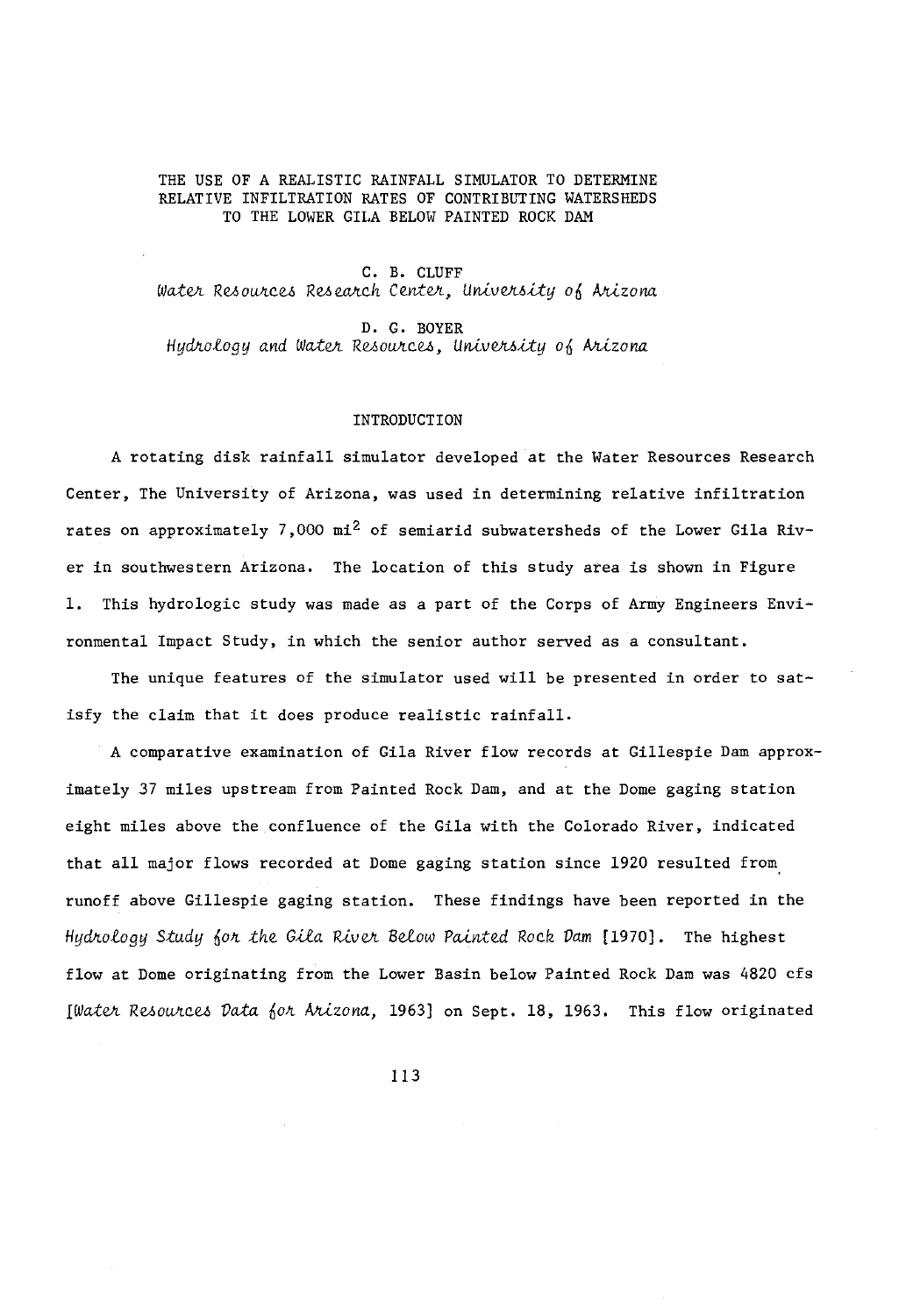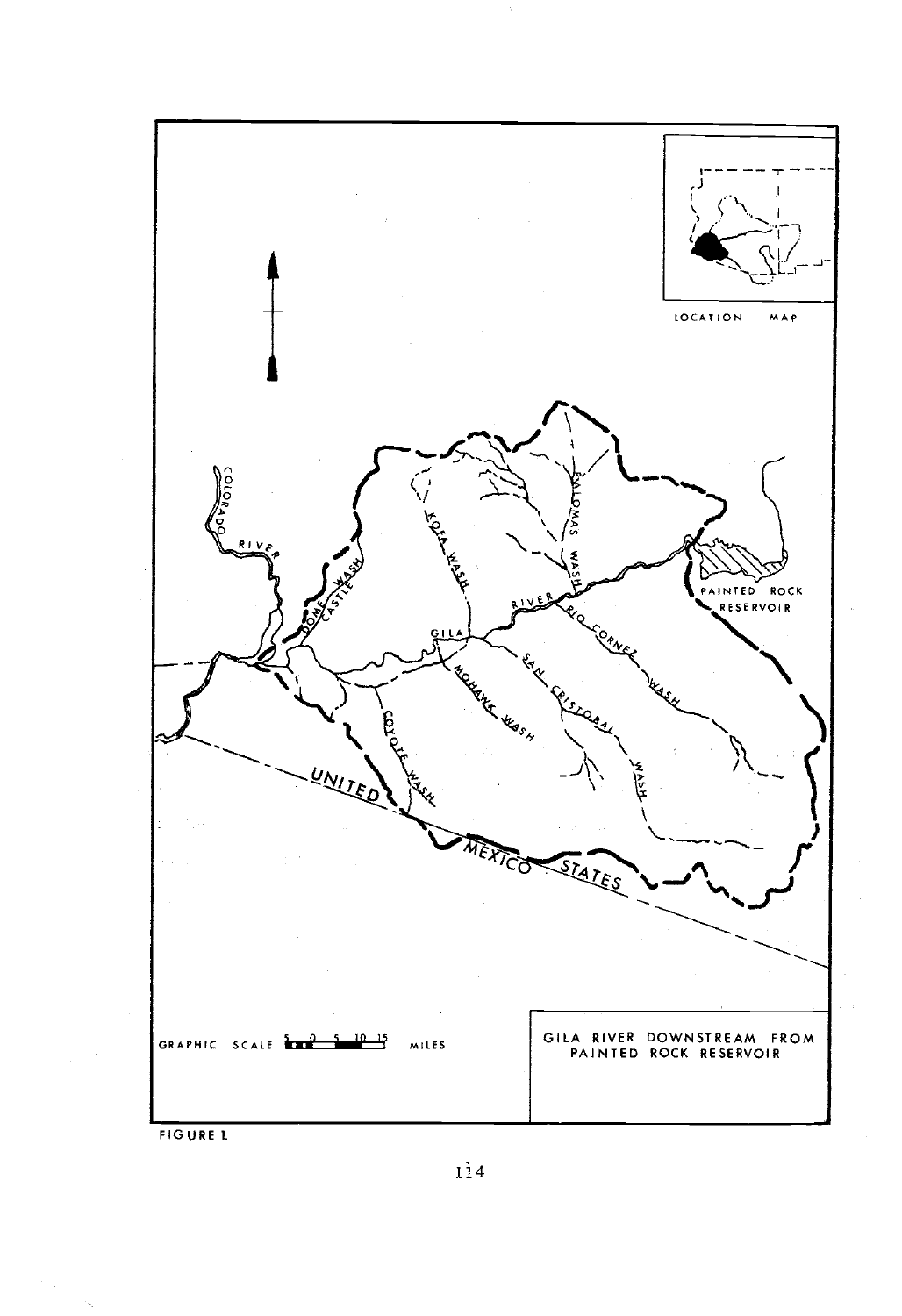from the Castle Dome Watershed. As a result of these observations, the rainfall simulator was used in an attempt to determine why so few floods had occurred from the Gila River Watershed below Painted Rock Dam.

The rainfall simulator was used on reconstituted samples taken from different soil types in the Lower Gila Watershed. The use of the simulator in this manner was not intended to quantify infiltration rates such that they could be used directly in the unit hydrograph for determining peak flows but rather to qualify the relative differences in infiltration rates in the Lower Gila subwatersheds to determine the flood threat indirectly. Funds were not available to take the simulator into the field, hence soil samples had to be taken to the simulator.

# ROTATING DISK RAINFALL SIMULATOR

Rainfall simulators used in the past can be divided into two basic types, drip simulators and nozzle simulators. Drip simulators include those that use hanging yarn, glass tubing, hypodermic needles, etc., to form small tips from which drops fall by gravity. The main advantage of drip simulators is in their ability to produce a combination of relatively large drops at a low rate of application. However, impact velocities approaching those of natural rain cannot be achieved unless the drops fall more than 30 feet above the soil [Mutchlet and Hermsmerer, 1965; Gunn and Kinzer, 1949]. Because of this height requirement the drip simulators are not practical for field investigations.

Nozzle simulators produce a drop distribution that includes a large number of drop sizes. If the nozzle is directed downward the pressure can be regulated to give an impact velocity similar to the terminal velocity of raindrops. In creased pressure, however, reduces the size of drops. Thus, in order to obtain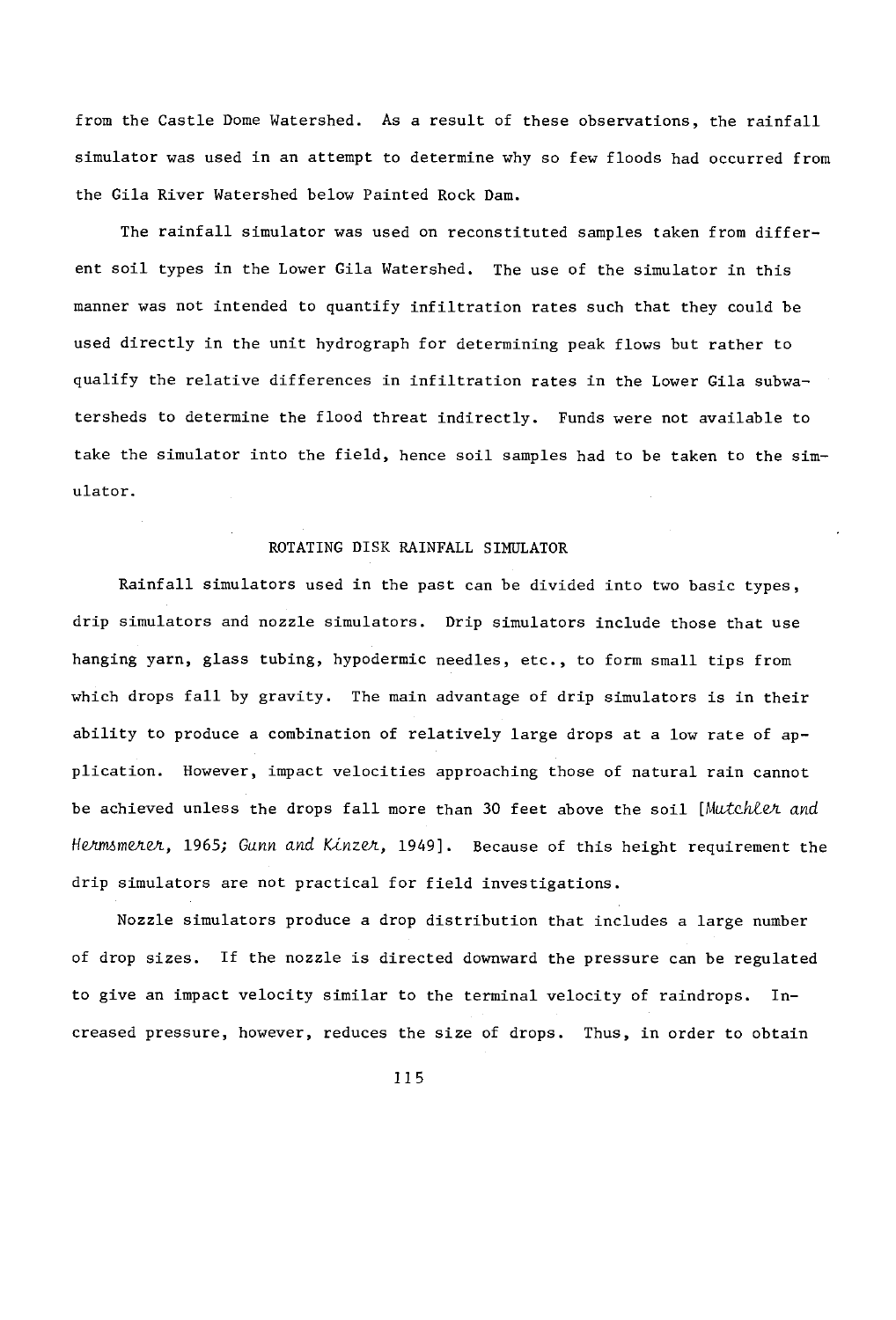realistic sized drops of high velocities, large orifice openings in the nozzles are required, causing excessive application rates. This then is the paradox of the nozzle-type simulator. An attempt to use large nozzles and reduce the intensity has been made in three basic ways: (A) to spray the nozzle over a large area by turning it upward, such as the Type F simulator; (B) to physically move the nozzle back and forth across a plot of suitable size, such as the rainulator developed by Meuens and McCune [1958]; or (C) to physically remove a portion of the water from the high capacity nozzle to obtain realistic intensities, as with the rotating disk rainfall simulator first developed as a laboratory model by Morin, Goldberg, and Seginer [1967].

During 1968-70, J. Morin, while employed by the Water Resources Research Center, The University of Arizona, developed a field model rainfall simulator based on his earlier laboratory model. This development was a part of a Water Harvesting Research Project sponsored by the Office of Water Resources Research, U. S. Department of the Interior. This field model will be designated as the Rotadisk Rainulator.

The Rotadisk Rainulator utilizes a full-cone-spray type nozzle which is similar in principle to those used by Bertrand and Parr  $[1961]$ , but much larger in capacity. The best nozzle was found to be the Spraying Systems Company Fulljet 1- 1/2H30. This nozzle, when elevated 6 feet and operated at pressure of 0.6 atmosphere, will produce an intensity of approximately 60 inches per hour. In order to reduce this intensity to a more realistic value, a slotted metal disk is rotated on a vertical axis beneath the nozzle (Figure 2). Drops from the nozzle reach the experimental plot only when the aperture is under the nozzle. In other positions the water is thrown toward the circumference of the revolving disk, where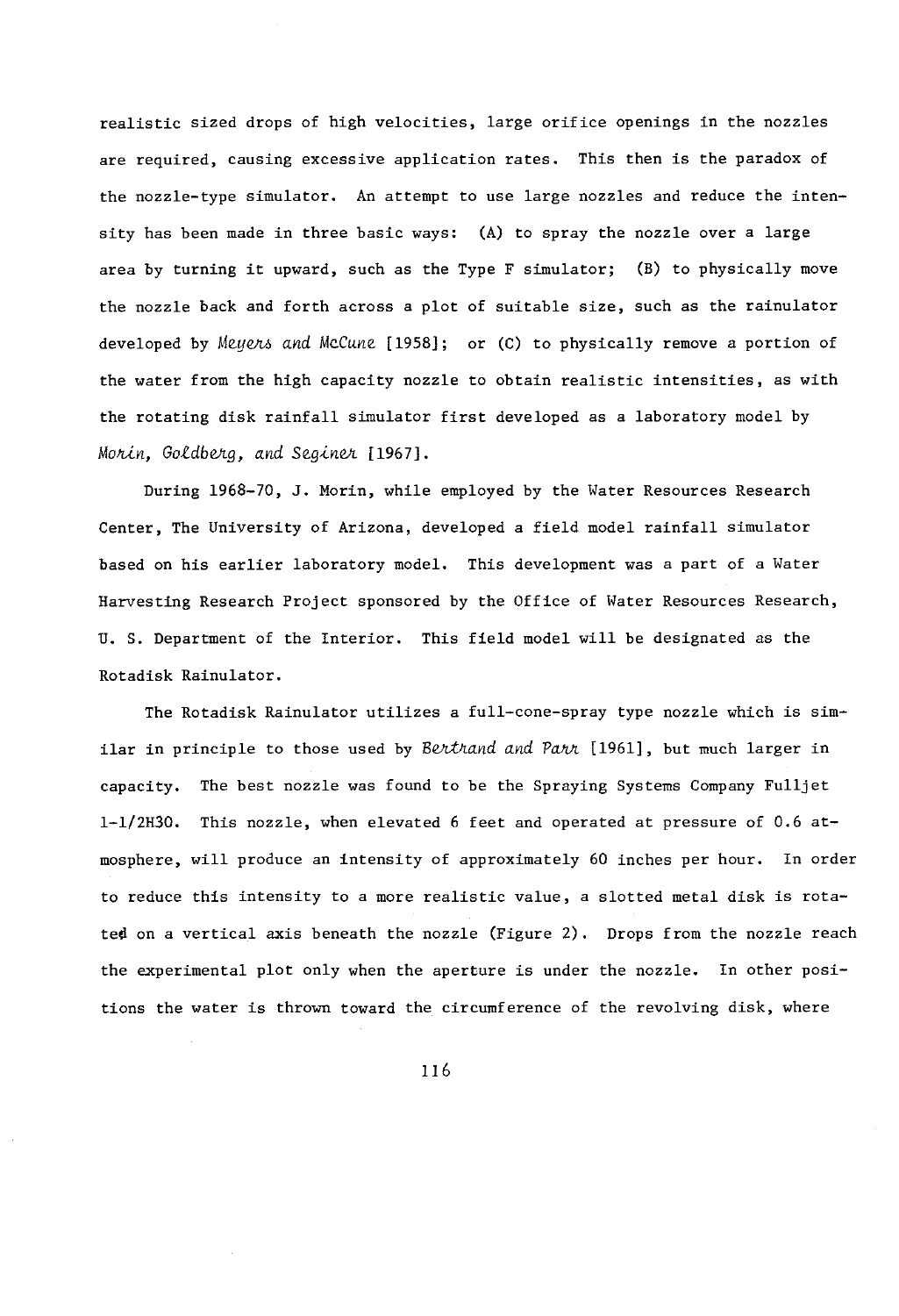

 $\overline{117}$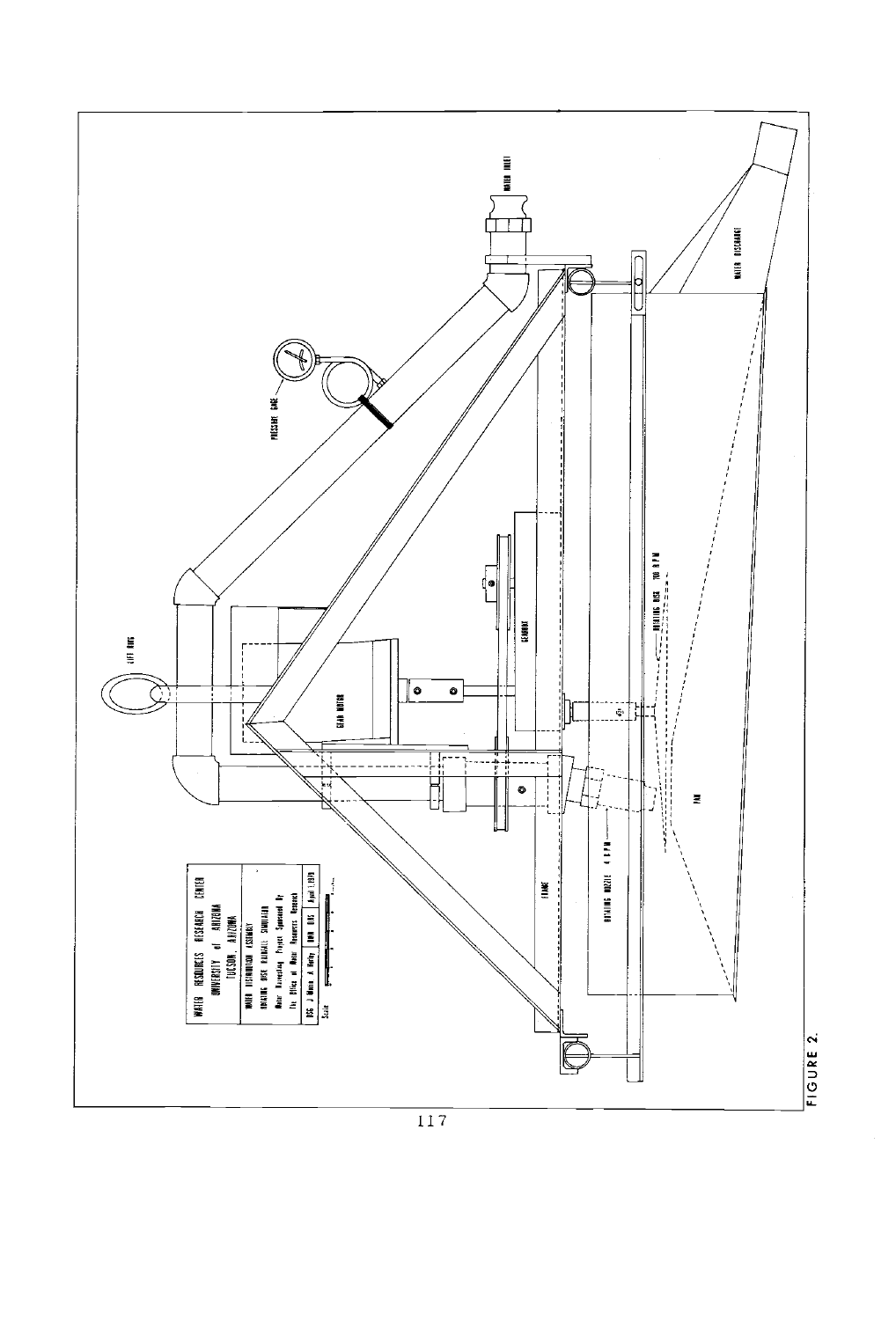it is drained away by means of a collector pan. The excess water is returned from the pan through a storage tank to the supply pump for reuse. The nozzle on the field model rotates at 4 rpm, which is an improvement over the original laboratory model where the pan containing the soil was rotated. The complete field assembly constructed at The University of Arizona is shown in Figure 3.

The unique feature of the rotating disk rainfall simulator is the rotation of disks with various size openings that makes it possible to produce intensities from close to zero up to the full nozzle capacity. Disks can be changed in less than one minute, making it possible to study the effect on infiltration rates of a series of intensities, such as occur in natural storms.

The disks are shaped to a shallow cone with five-degree side slopes. They are 15 inches in diameter and constructed of 0.020 inch brass sheets. Disks with  $5$ ,  $10$ ,  $15$ ,  $30$ , and  $40$ -degree aperture angles were prepared. Corresponding intensities range from  $0.67$  in/hr to  $6.00$  in/hr, when the height is set at 6 feet and the nozzle is rotating at a 10-degree angle from the vertical. The cocking of the nozzle 10 degrees to one side is also an improvement over the original  $1a$ boratory model, in that better uniformity can be obtained over a larger area. With these improvements the spacial coefficient of variation over a 4.5 ft square plot for the 2.00 in /hr intensity is 9.1 percent.

The rotation of the disk on the field model is fixed at 200 rpm which produces a rain that is visually continuous. There is some pulsation, but it is not much more than would be experienced during an intense natural rainstorm.

The simulator is portable, so that it can be taken into the field to determine the infiltration capacity of the 4.5 ft square plots. Rainfall intensity is checked periodically by covering the surface of the soil in the runoff plot with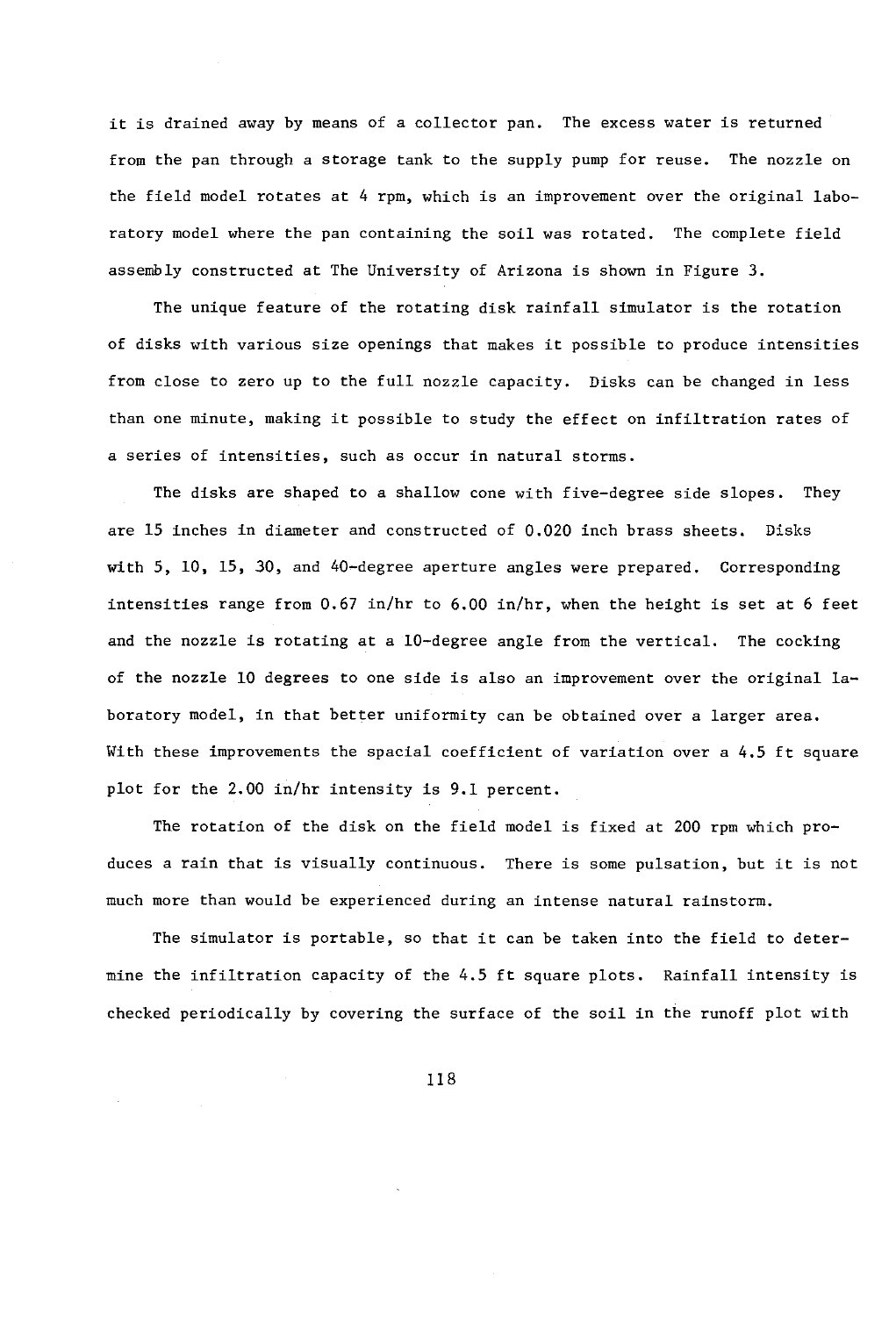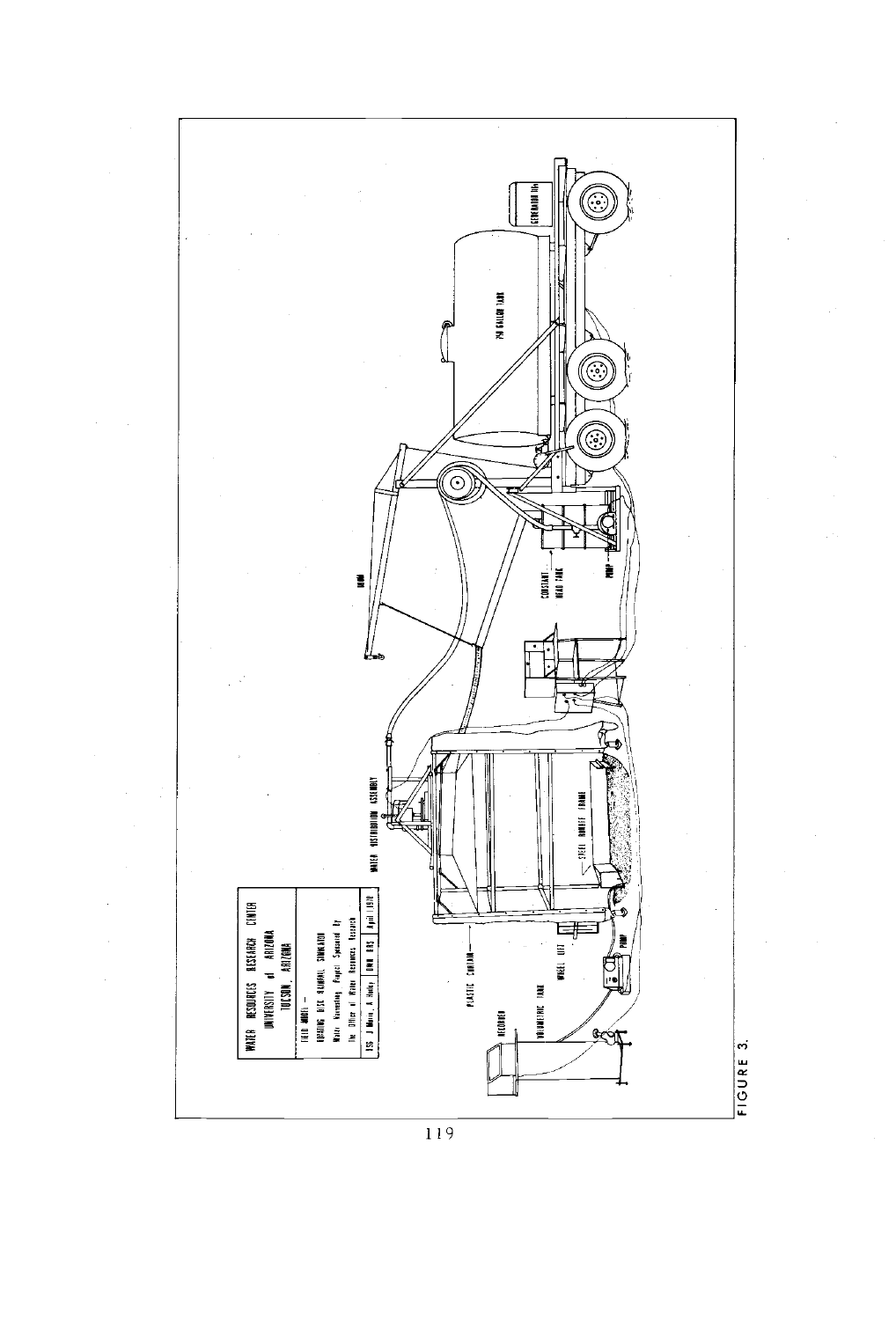plastic. If care is taken to keep the height of the nozzle at a constant height of 6 feet and if the plot is correctly positioned, the variation in rainfall intensity with time is very small. The coefficient of variation for a given rainfall intensity over nine months of intensive use was found to be approximately 0.8 percent. The reason the uniformity is so good is primarily because the large opening in the nozzle prevents any variation due to plugging.

## COMPARISON OF RAINFALL CHARACTERISTICS OF ROTADISK RAINULATOR WITH NATURAL RAINFALL

Rainfall simulator data in the past characteristically have been used primarily for qualitative determinations [Meyet, 1965]. Some investigators have tried unsuccessfully to find a good correlation between infiltration rates determined using a simulator, and those determined from hydrograph analysis [Chawfohd and  $Linsley,1966$ . This is caused in part by the failure of most simulators to adequately duplicate the characteristics of natural rainfall.

Before raindrop characteristics were known, a rainfall simulator that applied both the amount and intensity of a design storm was considered adequate. With increased knowledge of raindrop characteristics came an appreciation of the fact that simulated rainfall should also have a drop size distribution very similar to natural rainfall, with all drops falling at their terminal velocities. This has proven to be absolutely necessary if there is any exposed surface in the plot area covered by the simulator. In both erosion studies and infiltration studies the failure to adequately duplicate drop size distribution and the terminal velocity of natural rainfall can result in gross errors. If there are no exposed surfaces, such as in a dense grass cover, drop size distribution and kinetic energy of the simulator are not important. Under this condition the impor-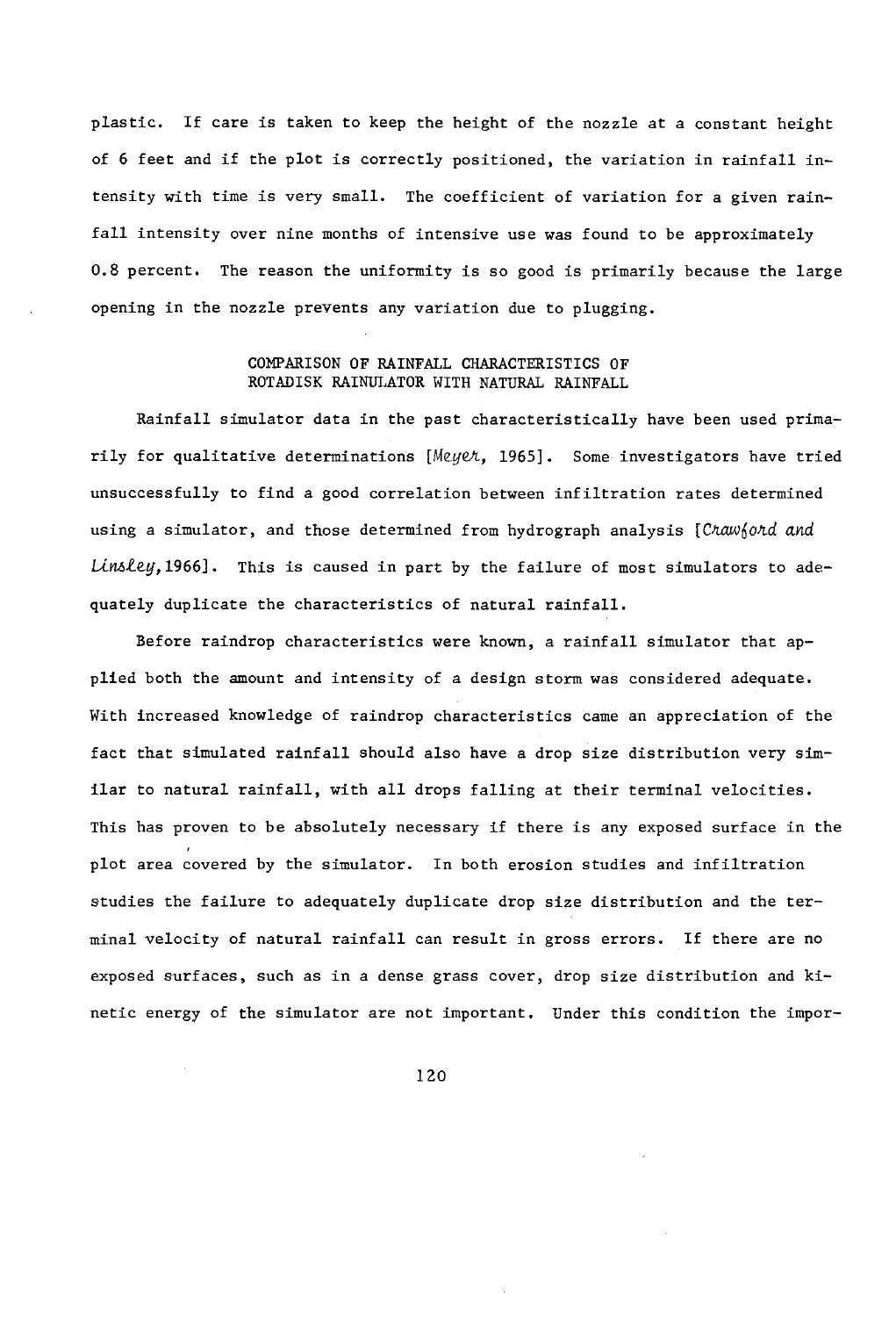tant factors are the intensity and uniformity of application over the plot. Ac cording to a literature survey by Meyer [1965], the rainfall parameters which are important in both the erosion of soil and the infiltration rate on exposed surfaces include (A) kinetic energy  $(1/2MV^2)$ , (B) momentum (MV), (C) kinetic energy per unit of drop-impact area  $(1/2MV^2/A_d)$ , and (D) interactions of these variables with rainfall intensity.

A comparison between some of the most widely used simulators and natural rainfall was made by Meyers [1965]. This comparison expressed as a percent of natural rainfall as determined by Laws and Pa/usons [1943] is given in Table 1, together with the same data for the Rotadisk Rainulator. The Rotadisk Rainulator provides essentially the same kinetic energy and momentum per unit of rainfall as natural rainfall of 2.0 in/hr. For intensities less than 2.0 in/hr it gives slightly higher kinetic energy, and for intensities higher than 2.0 in/hr it gives slightly lower kinetic energy than natural rainfall as reported by Laws and Pansons [1943]. For all intensities above approximately 1.0 in/hr the Rotadisk Rainulator comes much closer to duplicating natural rainfall than has been achieved by other types of rainfall simulators.

### THE USE OF THE ROTADISK RAINULATOR ON ACRE PLOTS AT ATTERBURY EXPERIMENTAL WATERSHED

In the spring of 1970 the Rotadisk Rainulator was used to determine the infiltration rate on two one-acre plots, one of which had been treated with sodium chloride in order to increase runoff. These plots are on the Atterbury Experimental Watershed located just east of Tucson. A total of eight runs was made on each of the acre plots, which are covered by a moderate growth of creosote bushes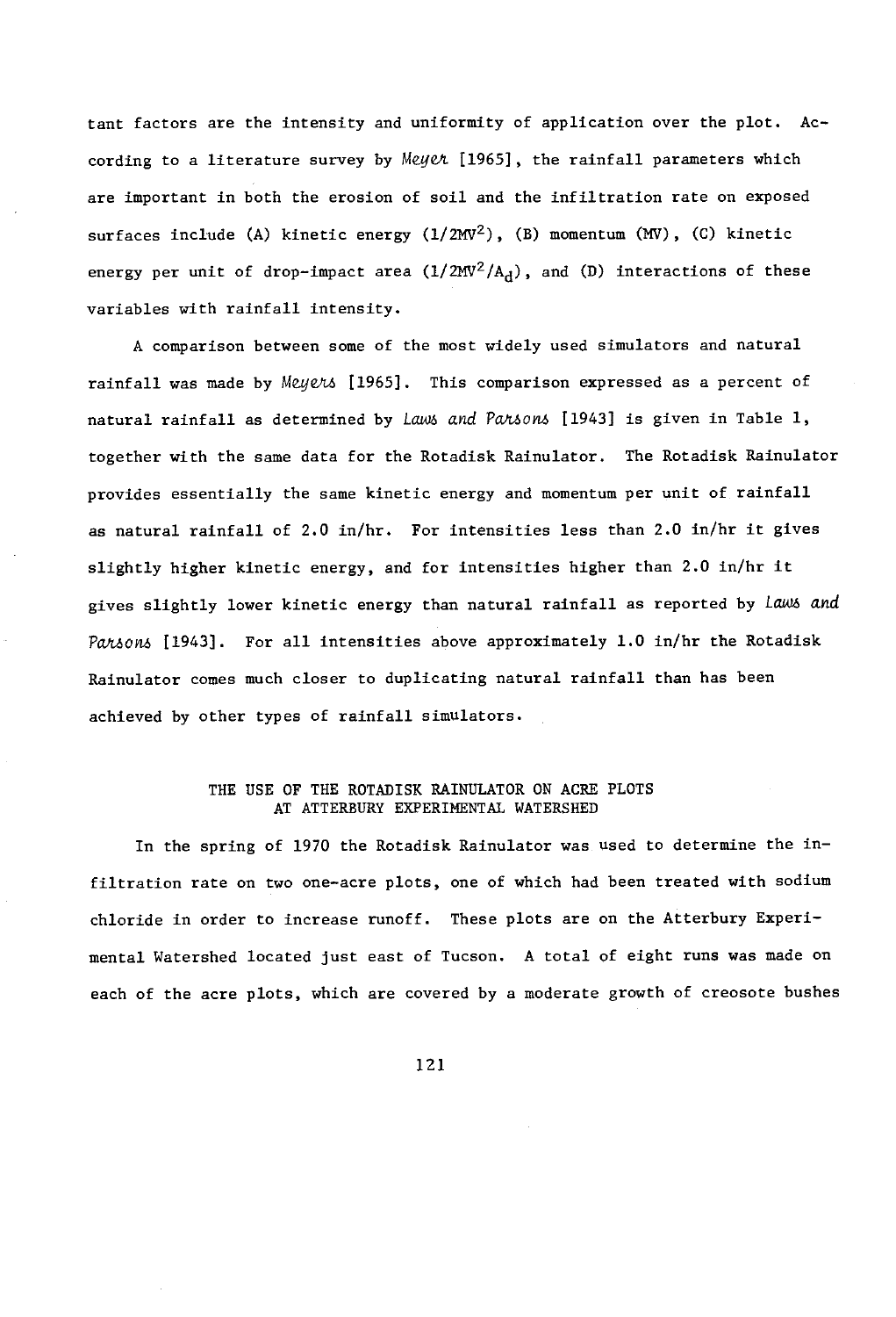## TABLE 1. COMPARISON BETWEEN VARIOUS RAINFALL SIMULATORS AND NATURAL RAINFALL OF 2.0 INCHES PER HOUR

(The performance of the simulators relative to that of natural rainfall as based on various parameters is presented in percents. After Meyer 11965] except for the Rotadisk Rainulator.)

|                                                                                                  |           |           | Rainfall Simulator   |                        |
|--------------------------------------------------------------------------------------------------|-----------|-----------|----------------------|------------------------|
| Parameter                                                                                        | Type<br>C | Type<br>F | Purdue<br>Rainulator | Rotadisk<br>Rainulator |
| Kinetic energy per unit of<br>rainfall<br>$(\alpha \Sigma(pV^2))$                                | 44        | 56        | 77                   | 100                    |
| Momentun per unit of rainfall<br>$(\alpha \Sigma(pV))$                                           | 68        | 76        | 87                   | 99                     |
| Total kinetic energy per unit<br>of total drop impact area<br>$(\alpha\Sigma(pV^2)/\Sigma(p/D))$ | 82        | 72        | 62                   | 86                     |
| Total momentum per unit of<br>total drop impact area<br>$(\alpha \Sigma (pV)/\Sigma) p/D)$       | 126       | 98        | $70 -$               | 85                     |
| Kinetic energy per unit of<br>drop impact area (by incre-<br>ments)<br>$(\alpha \Sigma (pDV^2))$ | 65        | 70        | 63                   | 110                    |
| Momentum per unit of drop<br>impact area (by increments)                                         |           |           |                      |                        |
| $(\alpha \Sigma(pDV))$                                                                           | 105       | 97        | 72                   | 107<br>$\sim$ $\sim$   |

 $\alpha$ , proportionality factor.

p, portion by weight in a given drop size group

V, terminal velocity

D, drop diameter

Type C, produces a nearly uniform drop size which is much larger than most raindrops. The drops fall from zero velocity for a distance of only 4.3 feet.

Type F, produces a drop-size distribution larger then intense natural rainfall. The drops fall from zero velocity for a distance of only 9 feet.

Rainulator, produces a drop-size distribution slightly smaller than intense natural rainfall. Drop velocities are near terminal velocities except for large drop sizes.

Rotating disk simulator, Nozzle 12H30; pressure 0.6 atm; angular velocity 30 rpm; aperture angle 10 deg. To obtain 2.0 in /hr with these characteristics an aperture angle of 14 deg is required.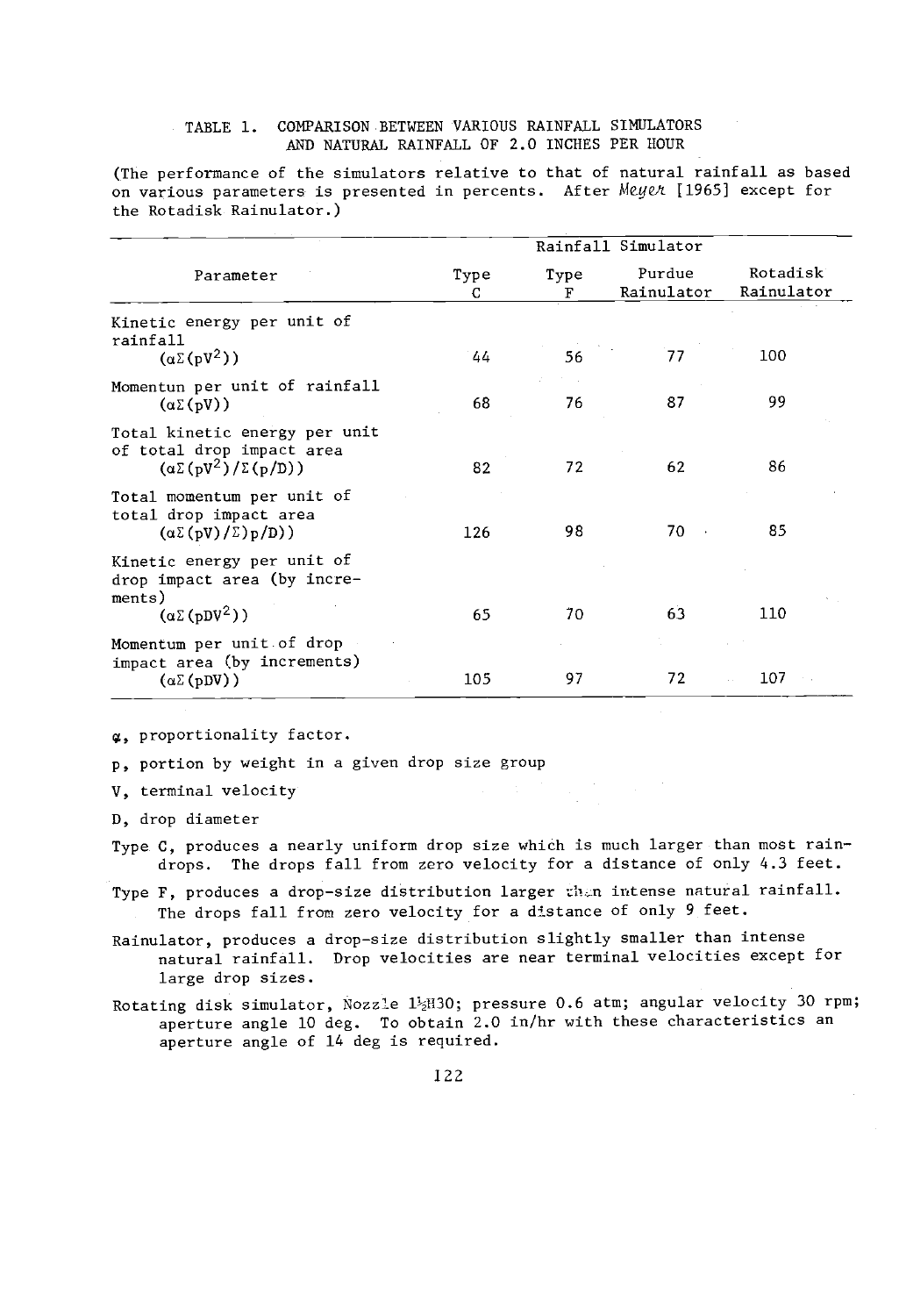and cacti native to the southwest. The average terminal infiltration rate was found to be 0.29 in/hr on the treated plot and 0.59 in/hr on the control. Owing to the careful selection of infiltration sites, these averages are considered to be weighted averages and therefore representative of the infiltration rates over each of the respective plots. Within a month after the infiltration runs were made using the rainfall simulator, a natural storm occurred in which the rainfall intensity was very uniform for approximately 50 minutes at a rate of 0.37 in /hr. This rainfall intensity produced a fairly constant runoff rate from the treated plot of 0.05 in /hr as determined from the resulting hydrograph. The difference of 0.32 in /hr between these two values represents the natural infiltration rate. The difference between the infiltration rate determined by the simulator and that determined from a natural storm is insignificant in view of the variability involved in determining either rate.

The untreated plot, whose infiltration rate had been determined by the simulator to be 0.59 in/hr, yielded negligible amounts of runoff from the same storm. Therefore, the infiltration based on this natural storm could not be determined. Approximately one week later, during an extended storm period in which 0.87 inches of low intensity rain was obtained, a relatively high intensity shower of approximately 0.57 in /hr occurred for five minutes. This shower produced a flow of approximately 0.01 in/hr on the untreated plot. Thus the infiltration rate as determined from this storm would be 0.56 in /hr. Although the accuracy of this calculation is not as good as that made on the treated plot during the earlier storm, the results do indicate that the infiltration rate as determined by the rainfall simulator in the field is realistic.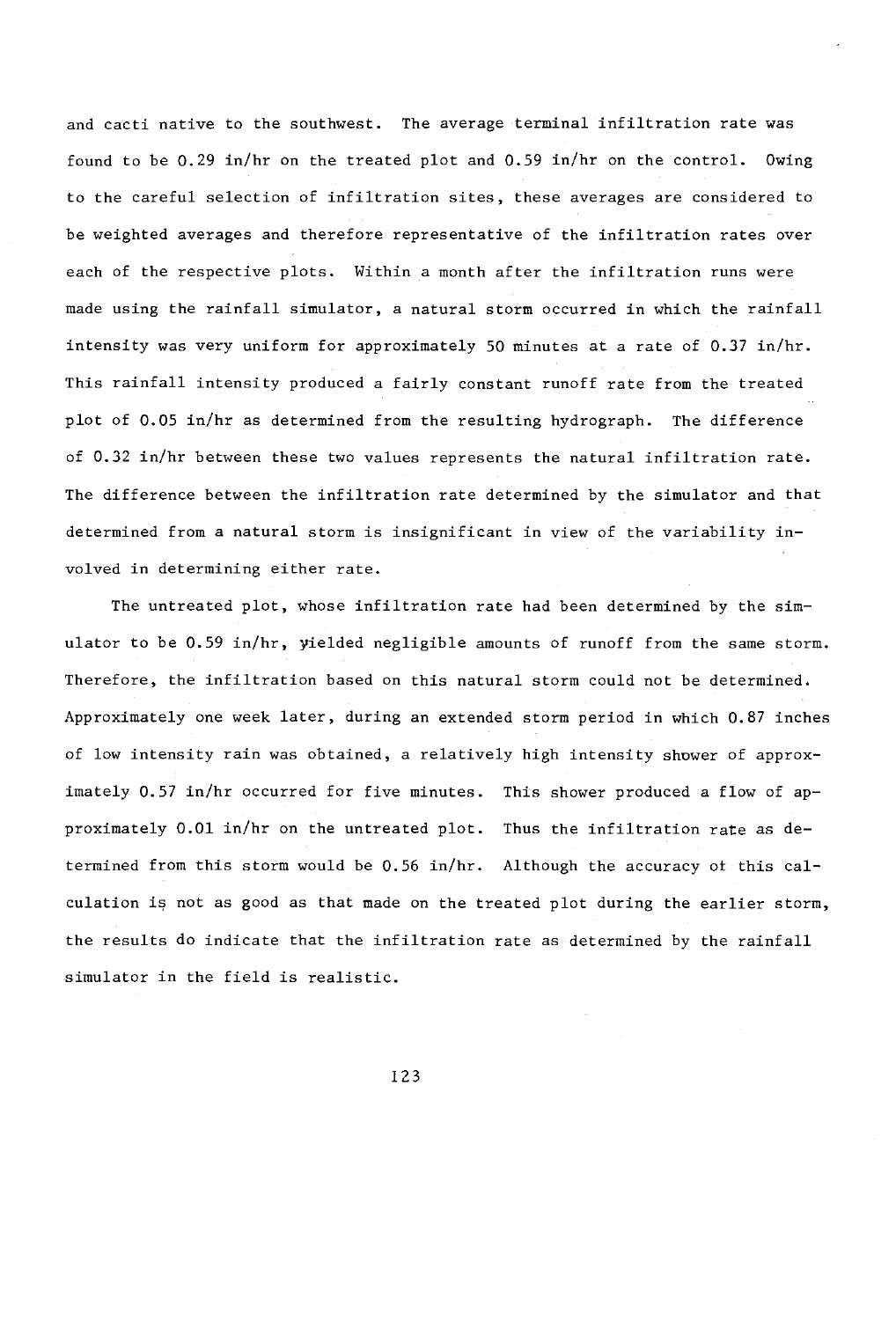## THE USE OF THE ROTADISK RAINULATOR ON SAMPLES FROM THE LOWER GILA WATERSHED

A helicopter tour of some of the lower watersheds was made on July 24, 1970 and was supported with limited ground surveys. These surveys showed that large areas of the sub-watershed consisted of similar soil types. The line of demarcation between older and more recent alluvial soil types is in most cases very distinct. Table 2 gives the location of the sampling point and the principal subwatersheds in which the samples were located. In general, the soil samples taken were representative of the major portions of the watershed in which they were located. The exceptions are noted in Table 2.

A soil analysis was made of each sample in addition to filling a 4" x 12" x 18" pan. These soil-filled pans were then placed under the rainfall simulator. Runoff was collected in graduated cylinders which were photographed every 30 seconds to determine the runoff rate. The results of these infiltration runs and soil analyses are shown in Table 3. Two infiltration runs were made six weeks apart. The length of the run was restricted by the water -holding capacity of the soil. In less than 26 minutes, because of its high infiltration rate, San Cristobal soil was completely saturated. The two infiltration rates made on each soil sample six weeks apart were very close. Only the Kofa samples showed a significant reduction. There were considerable variations in infiltration rates of the soils tested. The reasons for these differences is apparent when the mechanical analysis and exchangeable sodium percentage are compared.

According to the soil classification the Picacho and Castle Dome soils are classified in the Harqua series and are older alluvium soils than are Anthony, Gila, Vienton and Pima series. The Mohave is also an older alluvium soil series, differing only from Harqua series in that it has a lower exchangeable sodium con-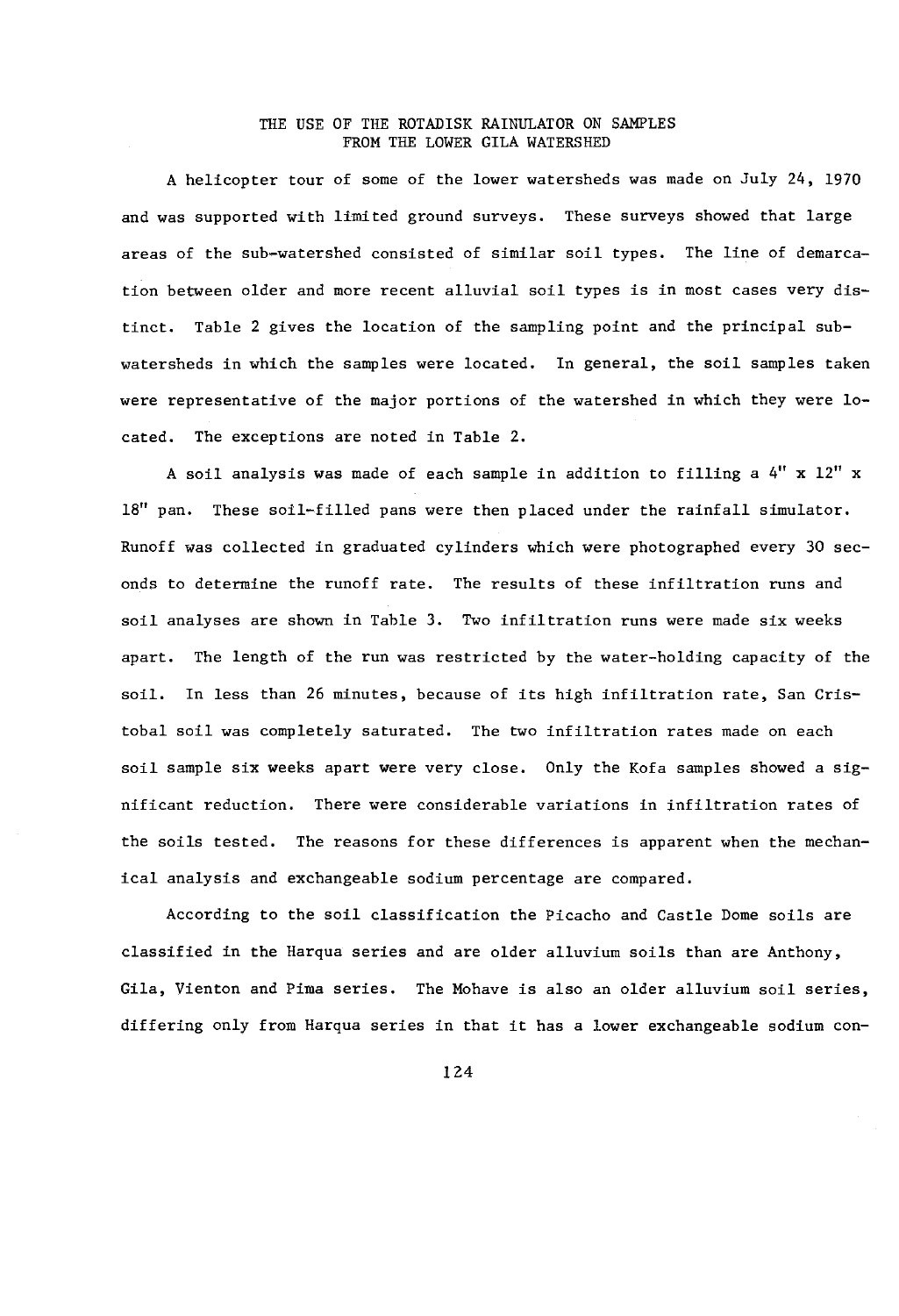TABLE 2. LOCATION OF SOIL SAMPLES TAKEN FROM PRINCIPAL SUB-WATERSHEDS OF THE GILA RIVER BELOW PAINTED ROCK DAM, JULY 24, 1970

| Sub-Watershed                                     | Location                                                                                                    | Remarks                                                                                                                                                             |
|---------------------------------------------------|-------------------------------------------------------------------------------------------------------------|---------------------------------------------------------------------------------------------------------------------------------------------------------------------|
| Picacho*<br>$(43 \text{ mi}^2)$                   | Two miles west of All American<br>Canal on Picacho Peak Road.                                               | Sample was typical of soil<br>on watershed.                                                                                                                         |
| Castle Dome <sup>1</sup><br>$(410 \text{ mi}^2)$  | Sampled in R19W, T5S, near the<br>southwest corner of the Kofa<br>Game Refuge, near mountains.              | Sample representative of<br>large part of watershed.                                                                                                                |
| Castle Dome <sup>2</sup><br>$(410 \text{ mi}^2)$  | Sample taken in Sec. 12, R21W,<br>T7S, near U.S. 95.                                                        | Soil typical of large part<br>of the lower watershed.                                                                                                               |
| Kofa<br>$(575 \text{ mi}^2)$                      | Sampled in Sec. 33, R16W, T3S,<br>approximately 20 miles above the<br>confluence with the Gila River.       | Representative of bottom land<br>between stream channels.                                                                                                           |
| Palomas<br>$(1260 \text{ mi}^2)$                  | Sampled in Sec. 11, R3W, T6S,<br>located west of Hoodo Wash.                                                | Sample was representative of<br>fairly large area between<br>Palomas Wash area and Kofa<br>Wash area. It is not repre-<br>sentative of entire Palomas<br>Wash area. |
| Ligurta<br>$(30 \text{ mi}^2)$                    | Sample taken in Sec. 3, R20W,<br>T9S, about 200 yards south of<br>the new freeway.                          | Representative of large area<br>of the watershed.                                                                                                                   |
| Coyote<br>$(450 \text{ mi}^2)$                    | Sample taken in Sec. 13 or 24<br>of R18W, T98, approximately 3<br>miles south of highway.                   | Appeared to be representative<br>of lower portion of Coyote<br>Wash area.                                                                                           |
| San Cristobal<br>-Mohawk<br>$(2520 \text{ mi}^2)$ | Sample taken in Sec. 2, T9S,<br>R13W, approximately 12 miles<br>from the confluence with the<br>Gila River. | Appeared to be representative<br>of large area in the lower<br>portions of San Cristobal and<br>Mohawk and Rio Cornez basins.                                       |
| Rio Cornez<br>$(1410 \text{ mi}^2)$               | Sample taken in Sec. 34, R6W,<br>T9S, approximately 16 miles<br>south of Gila Bend near High-<br>way 85.    | Typical of large area in<br>upper Rio Cornez Wash.                                                                                                                  |

\*A 43-square mile watershed located in California just west of Yuma. This watershed, which had a recorded flood peak of 37,000 cfs in 1937, was included for comparative purposes.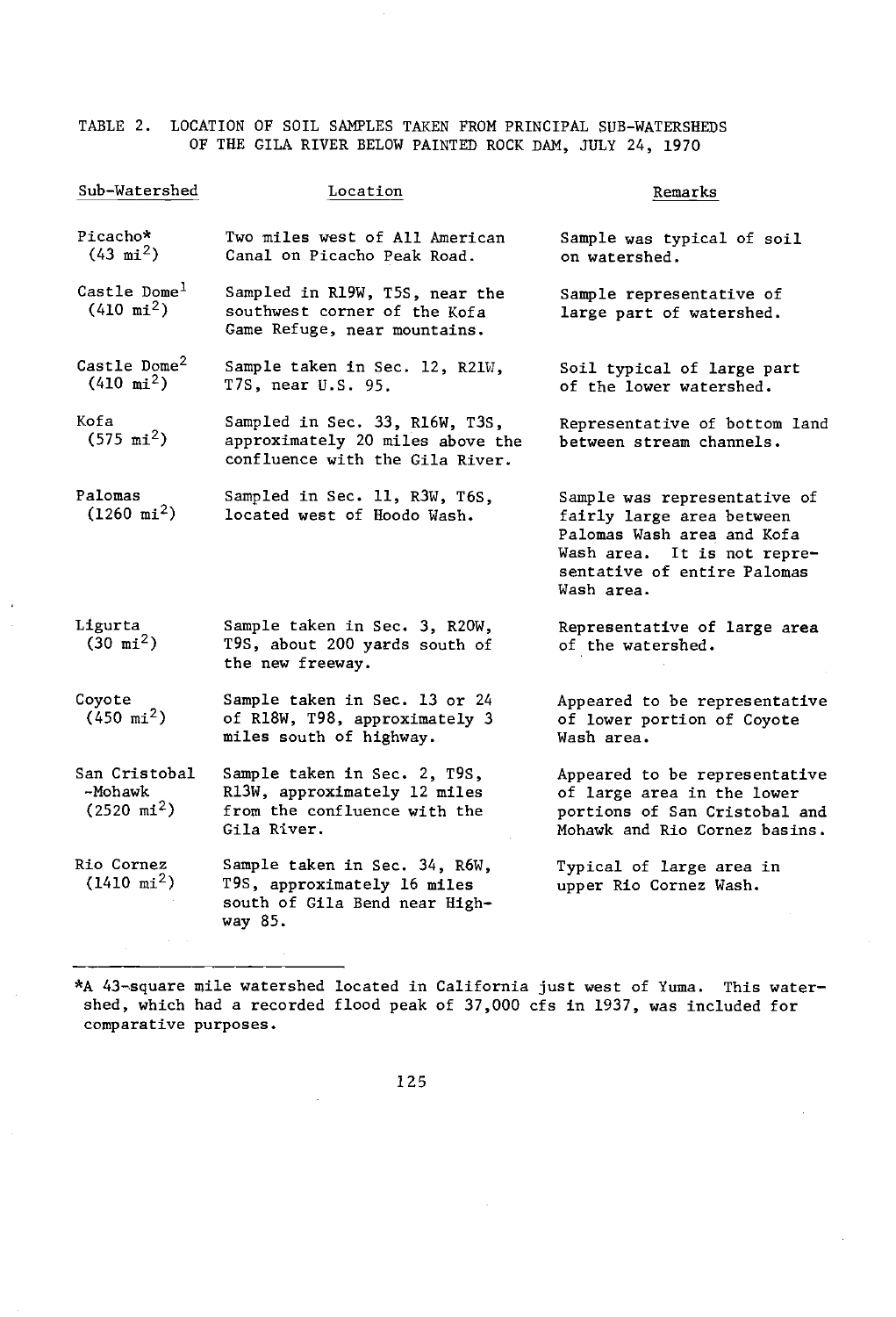| Sub-Watershed <sup>1</sup> | Sand | $(\texttt{percent})$<br>Silt | Mechanical Analysis<br>C1ay | Extract (ppm) (percent) $(9-24-70)^2$<br>in Saturation Sodium<br>Soluble Salts                | Exchange-<br>able | rate after rate after<br>$20$ mins<br>Infil. | $(11 - 7 - 70)$<br>$26$ mins<br>Infil. | Classification <sup>5</sup><br>Soi1                                                                         |
|----------------------------|------|------------------------------|-----------------------------|-----------------------------------------------------------------------------------------------|-------------------|----------------------------------------------|----------------------------------------|-------------------------------------------------------------------------------------------------------------|
| Picacho <sup>3</sup>       | 52.4 | 27.4                         | 20.2                        | 8820                                                                                          | 16.7              | 0.63                                         | 0.68                                   | Harqua Sandy Clay<br>$_{\text{Lozm}}$                                                                       |
| H<br>Castle Dome           | 21.8 | 60.2                         | 18.0                        | 5411                                                                                          | 19.6              | 0.86                                         | 0.92                                   | Harqua Gravely<br>Silt Loam                                                                                 |
| $\sim$<br>Castle Dome      | 47.5 | 33.7                         | 18.8                        | 9450                                                                                          | 13.0              | l                                            | ł                                      | Harqua Gravely Loam                                                                                         |
| Kofa                       | 50.0 | 42.8                         | 7.2                         | 1498                                                                                          | $\frac{9}{1}$     | 2.75                                         | 2.11                                   | Gila Loam                                                                                                   |
| Palomas                    | 75.2 | 17.2                         | $\frac{6}{1}$               | 212                                                                                           | $\ddot{ }$ .      | I                                            | $\mathbf{I}$                           | Anthony Sandy Loam                                                                                          |
| Ligurta                    | 60.5 | 19.9                         | 19.6                        | 4221                                                                                          | 5.9               | ł                                            | $\mathbf{I}$                           | Mohave Sandy Clay<br>Loam                                                                                   |
| Coyote                     | 74.7 | 17.3                         | $\frac{0}{8}$               | 25,025                                                                                        | 33.9              | 1.04                                         | 1.08                                   | Anthony Sandy Loam<br>$(Saline-A1kal1)$                                                                     |
| San Cristobal              | 86.5 | $\frac{1}{2}$                | 4.4                         | 2435                                                                                          | $\ddot{\cdot}$    | $> 3.80^{4}$                                 | $>3.80^{4}$                            | Vienton Loamy Sand                                                                                          |
| Rio Cornez                 | 58.0 | 38.2                         | 3.8                         | 1365                                                                                          | $\frac{1}{1}$     | ł                                            | ł                                      | Anthony Sandy Loam                                                                                          |
| Atterbury <sup>3</sup>     | 61.7 | 21.1                         | 17.2                        | 332                                                                                           | $\frac{1}{2}$     | I                                            | 1.51                                   | Pima Sandy Loam                                                                                             |
| For locations see Table 4. |      |                              |                             |                                                                                               |                   |                                              |                                        |                                                                                                             |
| Rate is in inches/hour.    |      |                              |                             |                                                                                               |                   |                                              |                                        | <sup>2</sup> Infiltration rates were made on disturbed but recompacted samples with the rainfall simulator. |
| included for comparison.   |      |                              |                             | Analyses of soils from the Picacho, and the Atterbury Experimental Watershed near Tucson, are |                   |                                              |                                        |                                                                                                             |
|                            |      |                              |                             | "Infiltration rate exceeded applied rainfall rate of                                          |                   | 3.80 inches/hour.                            |                                        |                                                                                                             |
| Tucson, Arizona.           |      |                              |                             |                                                                                               |                   |                                              |                                        | 5Classification made by Y. H. Haven, Soil Correlation Specialist, U. S. Soil Conservation Service,          |
|                            |      |                              |                             |                                                                                               |                   |                                              |                                        |                                                                                                             |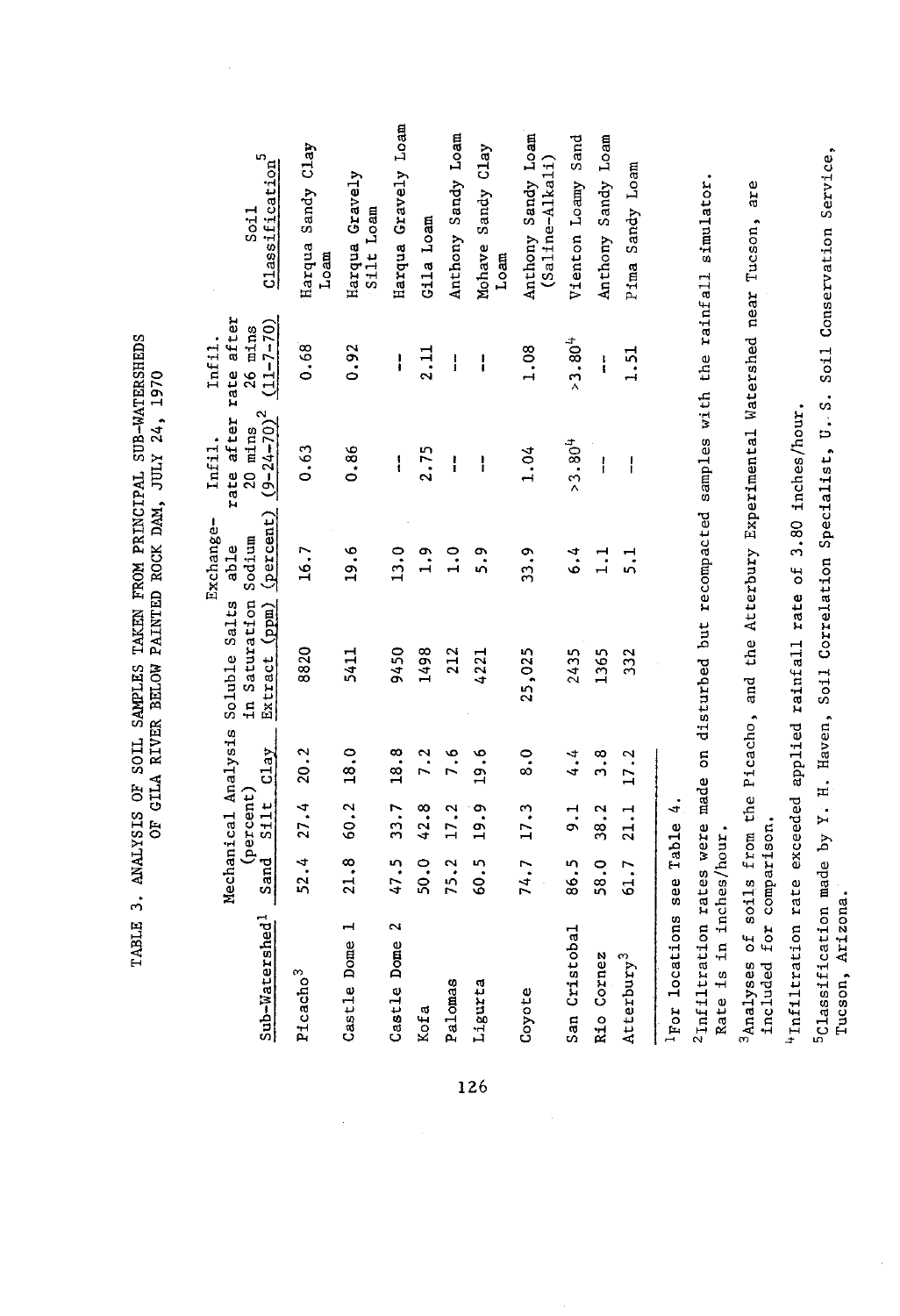tent.

An important soil property sometimes overlooked by hydrologists is the Exchangeable Sodium Percentage (ESP). This factor, together with the percentage of clay, is helpful in estimating relative infiltration rates. If more comparative data were available between infiltration rates and chemical analyses of soil, the soil properties could be used even more effectively to predict runoff.

While the clay and silt content of the lower Coyote Watershed is much lower than that of the Picacho and Castle Dome Watersheds, the ESP is very high. This tends to disperse the available clay and produce a relatively low infiltration rate as compared with the Kofa sample with approximately the same clay content. Soils from the San Cristobal Watershed have a moderate value of ESP but very little clay for the sodium to disperse, hence they have a relatively high infiltration rate.

The Picacho Watershed, because of its recorded peak, was included in the analysis for comparative purposes. From the mechanical analysis one would expect similar infiltration rates to that of Castle Dome and Ligurta; however, there was enough difference in clay content to cause a lower infiltration rate. Castle Dome Watershed also has dense single -layer gravel cover, which would cause the infiltration rate to be higher than at Picacho. This difference in surface gravel could not be duplicated in the rainfall simulation tests. If the simulator were taken to the field the effect of the gravel cover could be properly evaluated.

A sample of soil adjacent to the acre plots at Atterbury was placed in a 4" x 12" x 18" pan and included in the infiltration run made on November 7, 1970. (See Table 2.) This was done in order to determine the difference between using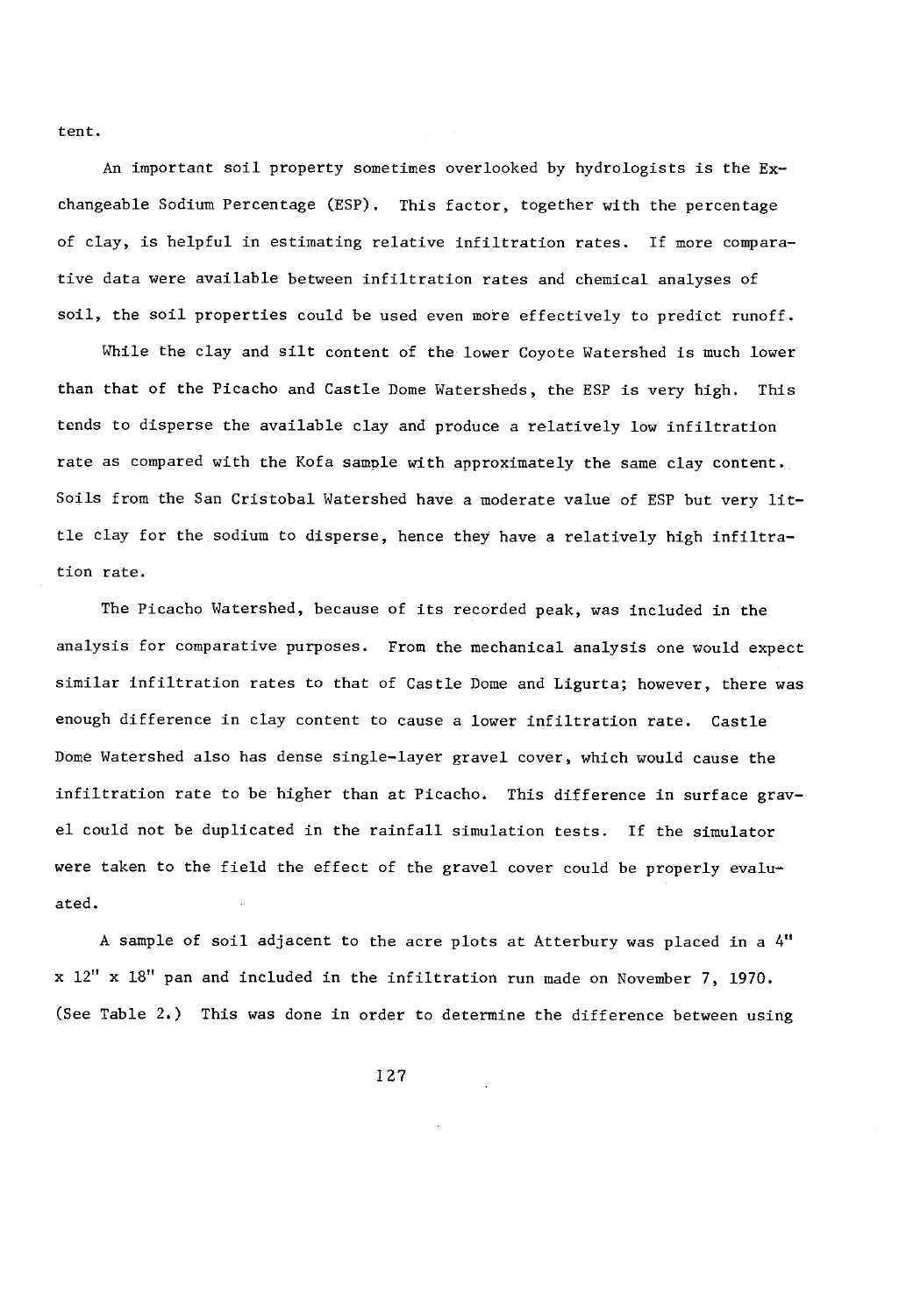a recompacted sample in a small pan and taking the simulator to the field. The average infiltration rate found using the rainfall simulator in the field on an untreated soil, as indicated earlier, was 0.59 in /hr. Thus, the infiltration rate of the recompacted soil in the small pan was approximately 2.5 times the rate in the field. Additional correlation is needed but apparently the infiltration rate of the recompacted sample would be much higher than that obtained when the simulator is used in the field. Therefore the infiltration rates obtained from recompacted soil samples, while suitable for use as a guide for comparative purposes, should not be used directly as being representative of the actual infiltration capacity.

The infiltration rates of the recompacted soil samples supported visual observations of stream channels in ranking the watersheds according to their ability to produce substantial runoff. In making these observations, consideration was also given to the stream gradient.

Picacho Wash has well- defined main channels, indicating substantial runoff from the relatively small watershed. The large number of stream channels is evidence that the infiltration rate of Castle Dome is low enough to produce substantial runoff. Because of slightly flatter gradients than Picacho, the minor channels do not combine into large major channels, except near the lower end of the watershed. This fact would reduce flood flows even if the infiltration rates were the same.

Coyote Wash area shows more evidence of flow than the Kofa Wash area, but less than the Castle Dome Wash area. Numerous small channels exist, indicating substantial runoff.

San Cristobal, Mohawk and Rio Cornez Wash areas show much less evidence of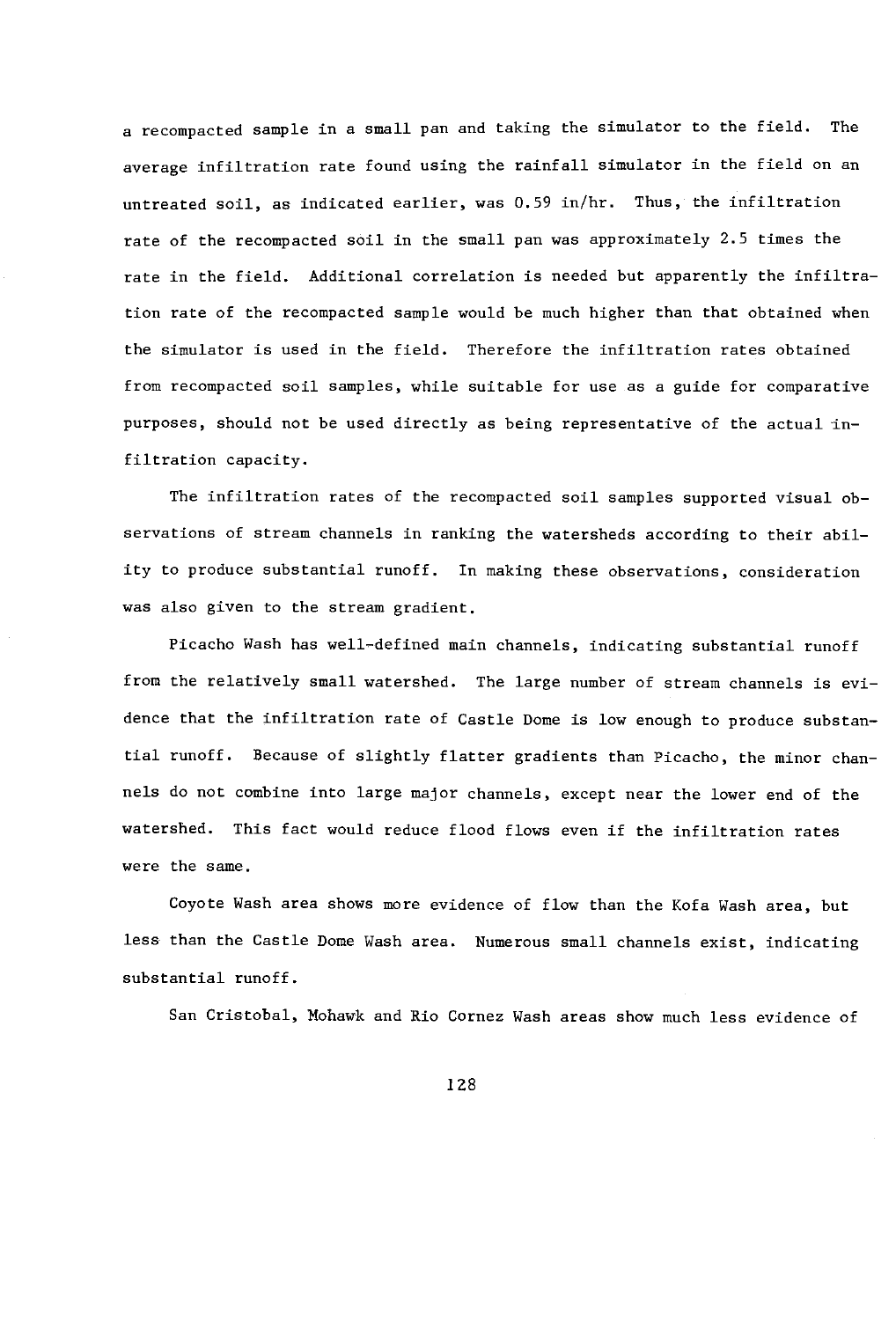runoff, particularly in the areas away from the mountains. In Mohawk Valley stream channels disappear as they approach a 15-mile-long sand dune area extending along the west side of the Mohawk Mountains. In both the lower portions of San Cristobal and Rio Cornez, main stream channels are nonexistent, even though stream gradients are steeper than 10 feet per mile. In comparison, the gradient of the main channel of the Gila River through the Wellton-Mohawk area is 5 feet per mile. Because of the lack of channels, large areas would have to be covered with sheet flow in order for any substantial amounts of water to reach the confluence with the Gila River.

Palomas Wash Area, as indicated on Table 2, was not properly represented by the soil sample taken. This subwatershed does appear to be a heavy producer. Five drainage channels, extending to the Gila River, each of which are several times larger than the channels from the lower portions of Rio Cornez and San Cristobal, give evidence that the runoff is substantial. During the historical record the broad channel of the Gila River has dissipated any flood flows from this area so that they are insignificant by the time they reach the Dome gaging station.

#### SUMMARY

Infiltration rates determined using the Rotadisk Rainulator on recompacted samples support the soil analysis and visual surveys in ranking the subwatersheds of the lower Gila in terms of flood threat. This indirect approach was used because rainfall-runoff data on most of the lower Gila subwatersheds or from "similar" watersheds are not available. The rankings revealed that over 50 percent of the subwatersheds have infiltration rates more than five times as high as those of Picacho Wash. With the substantial differences in infiltration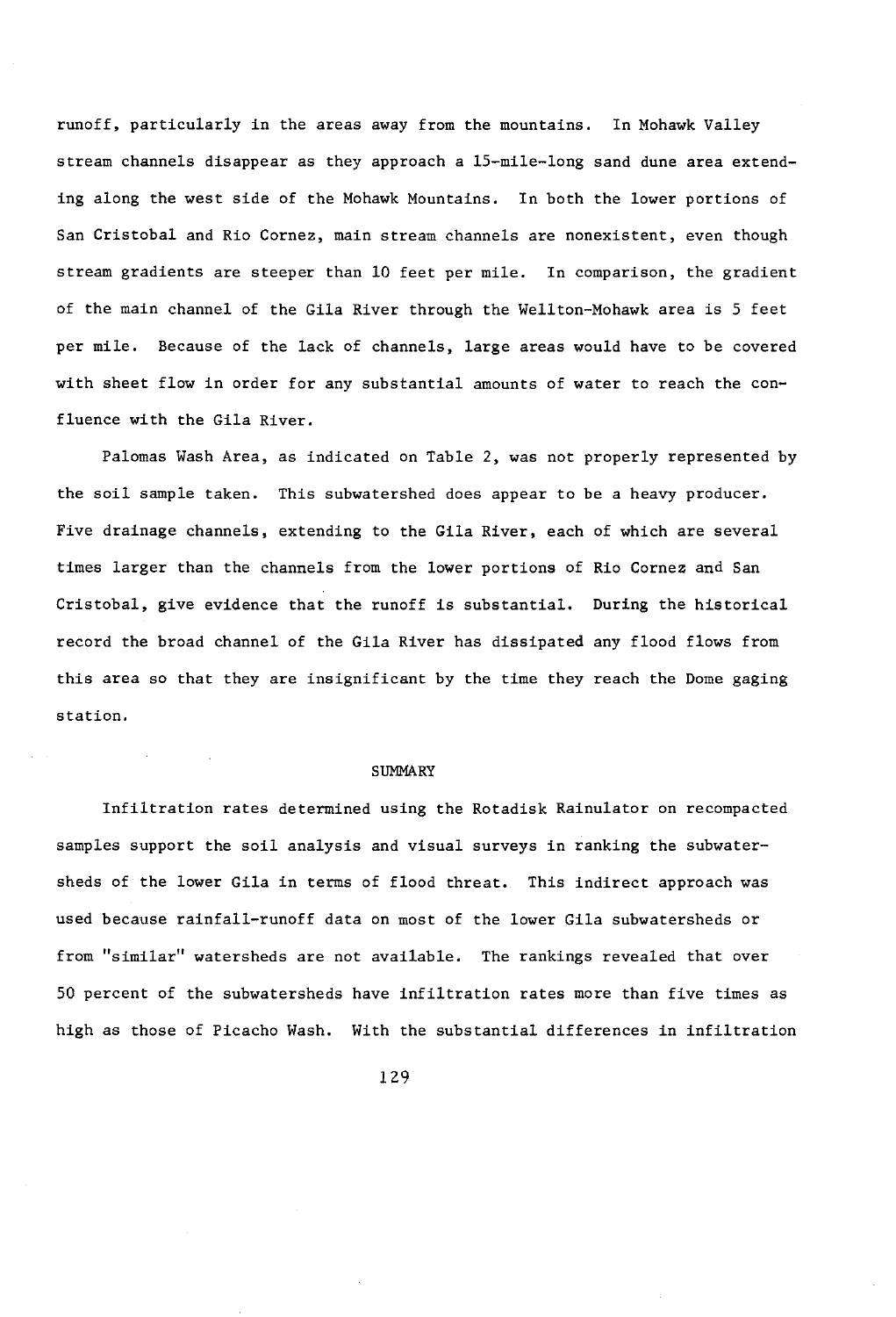rates and other hydrologic considerations, it is highly unlikely that the Mohawk, San Cristobal and Rio Cornez subwatersheds have or will produce flood peaks comparable with the high flood peaks of Picacho Wash, even though these watersheds are much larger. Castle Dome, Coyote, Kofa and Palomas Watersheds would be ranked between Picacho and Mohawk -San Cristobal -Rio Cornez Watersheds in flood producing capability. Any future hydrologic studies in the area should reflect these large differences in infiltration rates of individual watersheds. These rankings support the flood frequency analysis which indicates the flood threat from subwatersheds along the lower Gila is much lower than previously had been projected.

Additional soil samples and infiltration data using the recompacted samples should greatly strengthen the above arguments. However, the results at Atterbury Experimental Watershed indicate that it should be possible to determine the actual infiltration capacities of different soil and vegetative types with reasonable accuracy when the Rotadisk Rainulator is taken into the field. This information would be even more valuable to hydrologists than data from the recompacted samples.

#### REFERENCES

- Bertrand, A. R. and J. F. Parr, "Design and Operation of the Purdue Sprinkling Infiltrometer", <u>Purdue University Agric. Expt. Sta. Res. Bull</u>., 723, 15 p., 1961.
- Crawford, N. H. and R. K. Linsley, "Digital Simulation in Hydrology: Stanford Watershed Model IV, "Department of Civil Engineering, Stanford University, Technical Report No. 39, 1966.
- Gunn, R. and Q. D. Kinzer, "The Terminal Velocity of Fall For Water Droplets in Stagnant Air", J. Met. 6: (4), 243-248, 1949.
- "Hydrology Study for the Gila River Below Painted Rock Dam", Office of Arid Lands, School of Earth Sciences, University of Arizona, October, 1970.